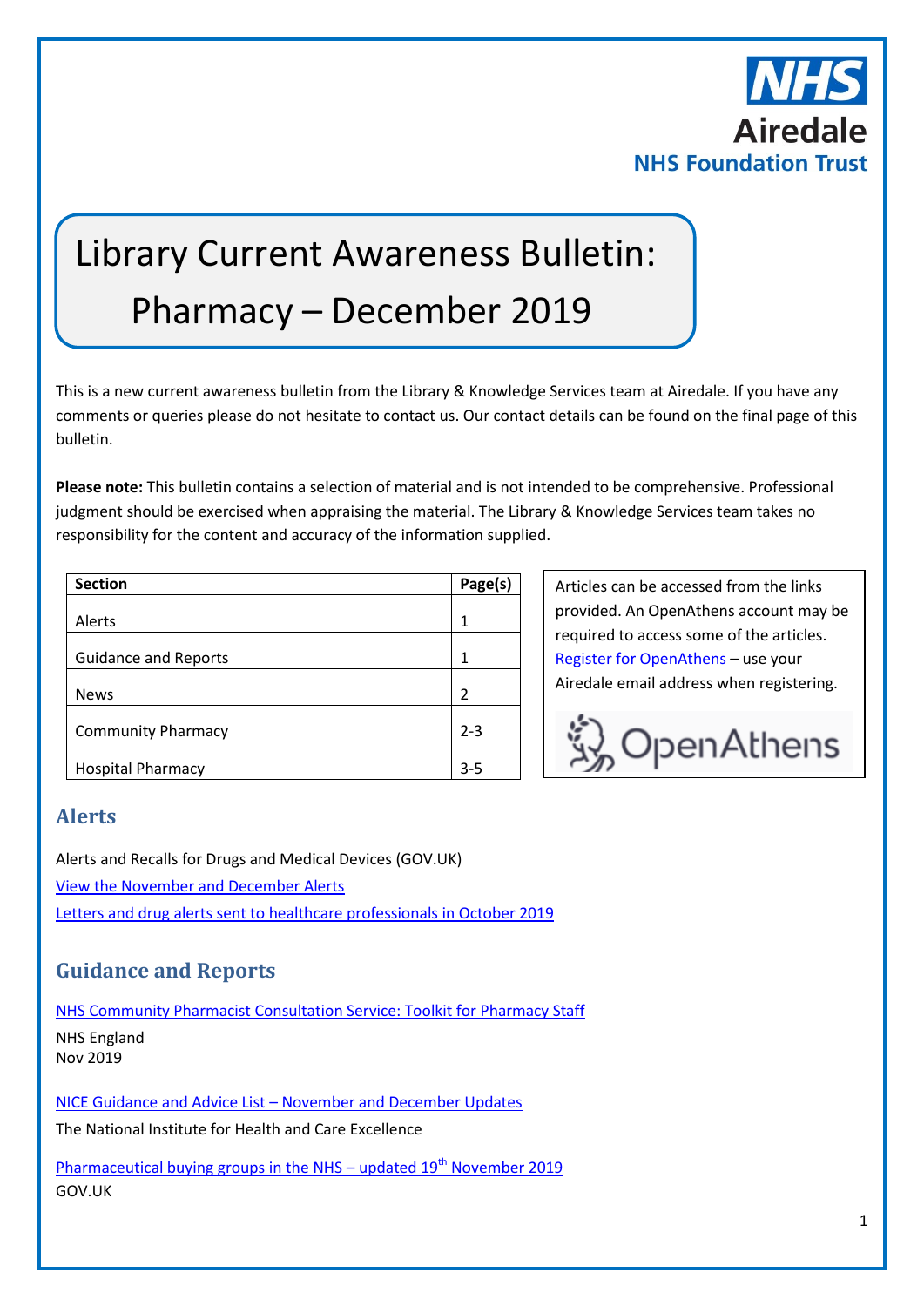## **News**

#### [BBC News articles on the pharmaceutical industry](https://www.bbc.co.uk/news/topics/cg1lkvgedv8t/pharmaceutical-industry)

#### [Changes introduced to education and training of pharmacy support staff](https://www.pharmacyregulation.org/news/changes-introduced-education-and-training-pharmacy-support-staff)

General Pharmaceutical Council Dec 2019

[Community pharmacists to expand role in patient care](http://www.nationalhealthexecutive.com/News/community-pharmacists-to-expand-role-in-patient-care-/241829)

National Health Executive Dec 2019

[GPhC and PSNI to introduce a common registration examination for pharmacists in Great Britain and Northern](https://www.pharmacyregulation.org/news/gphc-and-psni-introduce-common-registration-examination-pharmacists-great-britain-and-northern) 

[Ireland](https://www.pharmacyregulation.org/news/gphc-and-psni-introduce-common-registration-examination-pharmacists-great-britain-and-northern) General Pharmaceutical Council Dec 2019

[GPhC launches new guidance for pharmacist prescribers](https://www.pharmacyregulation.org/news/gphc-launches-new-guidance-pharmacist-prescribers)

General Pharmaceutical Council Nov 2019

[GPhC survey of registered pharmacy professionals shows picture of pharmacy workforce today](https://www.pharmacyregulation.org/news/gphc-survey-registered-pharmacy-professionals-shows-picture-pharmacy-workforce-today)

General Pharmaceutical Council Dec 2019

[New Pre-Reg Podcast on Calculations now available!](https://www.rpharms.com/about-us/news/details/new-pre-reg-podcast-on-calculations-now-available) Royal Pharmaceutical Society Nov 2019

[Pharmacists suffer the mental health consequences of workplace pressures](https://www.rpharms.com/about-us/news/details/pharmacists-suffer-the-mental-health-consequences-of-workplace-pressures) Royal Pharmaceutical Society Dec 2019

# **Community Pharmacy**

[An overview of systematic reviews of economic evaluations of pharmacy-based public health interventions:](https://systematicreviewsjournal.biomedcentral.com/articles/10.1186/s13643-019-1177-3)  [addressing methodological challenges](https://systematicreviewsjournal.biomedcentral.com/articles/10.1186/s13643-019-1177-3)

*Systematic Reviews*, vol. 8

Nov 2019

[Fourteen systematic reviews were included. Reviews reported favourable economic findings for 71% of studies with full economic evaluations. The types of economic analysis are diverse. Two critical quality domains are absent from most reviews. Key findings include the following: certain types of risk of bias, wider scope of study designs, and most economic quality criteria met but some issues unresolved or unclear. Triangulation revealed additional gaps. Limitations include choice of critical quality domains and potential biases in the overview process.]

[Applying a whole systems lens to the general practice crisis: Cross-sectional survey looking at usage of community](https://bmjopen.bmj.com/content/9/11/e032310)  [pharmacy services in England by patients with long-term respiratory conditions](https://bmjopen.bmj.com/content/9/11/e032310) *BMJ Open*, vol. 9(11)

Nov 2019

[This study used marketing theory to identify factors that could influence patients to make better use of community pharmacies within the primary care pathway. A cross-sectional postal survey design, applying the '7Ps marketing mix' ('product','price', 'place', 'promotion', 'people', 'process' and 'physical evidence'), was sent to patients with asthma or chronic obstructive pulmonary disease registered at two GP practices in Greater Manchester.]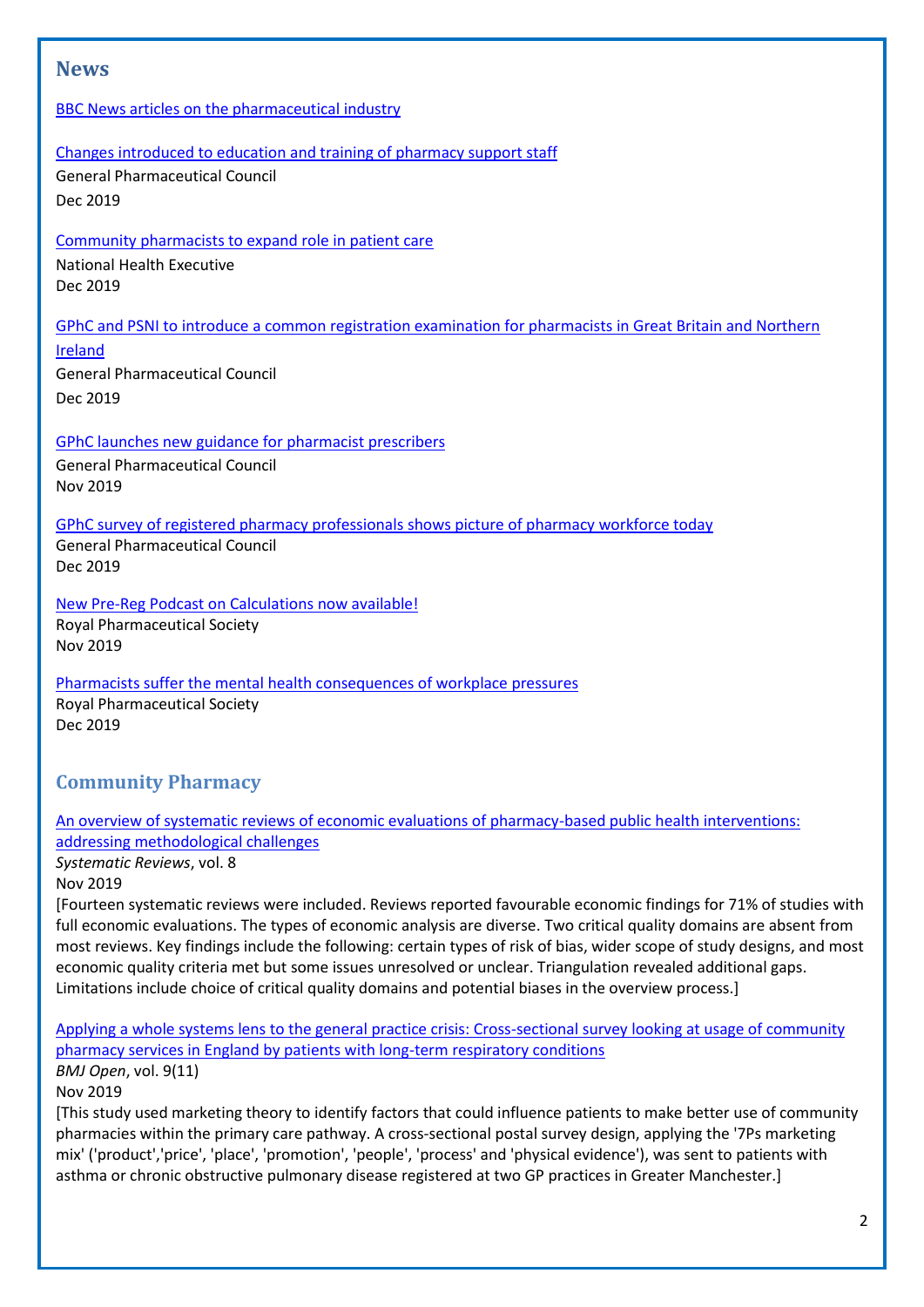#### [Challenges and strategies in communication with people with dementia and their informal caregivers in community](https://onlinelibrary.wiley.com/doi/pdfdirect/10.1111/scs.12789)  pharmacies – [a narrative approach](https://onlinelibrary.wiley.com/doi/pdfdirect/10.1111/scs.12789)

*Scandinavian Journal of Caring Sciences*, Epub ahead of print Nov 2019

[This study aimed to research the challenges faced and strategies used by community pharmacists who deal with people living with dementia and their informal caregivers. In two workshops with 74 participants, 15 small groups were formed, each of which generated and discussed a small story. Fourteen of those narratives were reported, tape recorded and transcribed. In these 14 narratives, community pharmacists reflected on their experiences with people with dementia or their informal caregivers. The narratives were systematically analysed and interpreted.]

#### [Community pharmacists as partners in reducing suicide](https://www.jabfm.org/content/32/6/763) risk

*Journal of the American Board of Family Medicine (JABFM)*, vol. 32(6) pp. 763-767 Nov 2019

[This commentary considers the role of community pharmacists in assessing and identifying suicidal ideation in collaboration with primary care providers. The barriers to collaboration are considered and the availability of training for pharmacists in the US are discussed. Recommendations for interdisciplinary suicide screening are presented.]

### [How timely is access to palliative care medicines in the community? A mixed methods study in a UK city](https://bmjopen.bmj.com/content/9/11/e029016) *BMJ Open*, vol. 9(11)

Nov 2019

[There were two sequential phases in this mixed methods study conducted across five community pharmacies in Sheffield: (1) prospective audit of prescriptions and concurrent survey of patients/representatives collecting palliative medicines from pharmacy and (2) interviews with community pharmacists and other healthcare professionals that deliver palliative care in the community.]

#### [Quality indicators and community pharmacy services: a scoping review](https://onlinelibrary.wiley.com/doi/pdfdirect/10.1111/ijpp.12561)

*International Journal of Pharmacy Practice*, vol. 27(6) pp. 490-500 Dec 2019

[A scoping review of the use of quality indicators for community pharmacy practice, including their methods of development and evaluation. EMBASE and PubMed were searched to identify papers published between January 2008 and April 2018. Of the 988 records identified from the search, 15 articles were included. Eleven studies described the development of quality indicators, eight of which included the evaluation of the psychometric properties of the indicators developed. Four studies examined the impact of quality indicators on practice.]

#### [The knowledge, attitudes, and practices of community pharmacists in their approach to antibiotic use: A nationwide](https://www.mdpi.com/2079-6382/8/4/177)  [survey in Italy](https://www.mdpi.com/2079-6382/8/4/177)

*Antibiotics*, vol. 8(4)

#### Dec 2019

[A cross-sectional telephone survey using a semi-structured interview was undertaken between September 2018 and April 2019 among a random sample of community pharmacists in Italy. The aim was to evaluate the knowledge, attitudes and practices toward antibiotic resistance and antibiotic use and to investigate their influencing factors.]

# **Hospital Pharmacy**

#### [A survey of antibiotic administration practices involving patients with sepsis in UK critical care units](https://link.springer.com/content/pdf/10.1007%2Fs11096-019-00938-9.pdf)

*International Journal of Clinical Pharmacy*, Epub ahead of print Nov 2019

[UK critical care pharmacists were invited to participate in a survey on behalf of all 240 critical care units via a UK Clinical Pharmacy Association message board. The survey focused on administration practices for 22 antibacterial agents and aimed to find out whether common practice exists for intravenous antibiotic administration in critical care units across UK NHS Trusts. Responses were received covering 64 units, a response rate of 26.2%]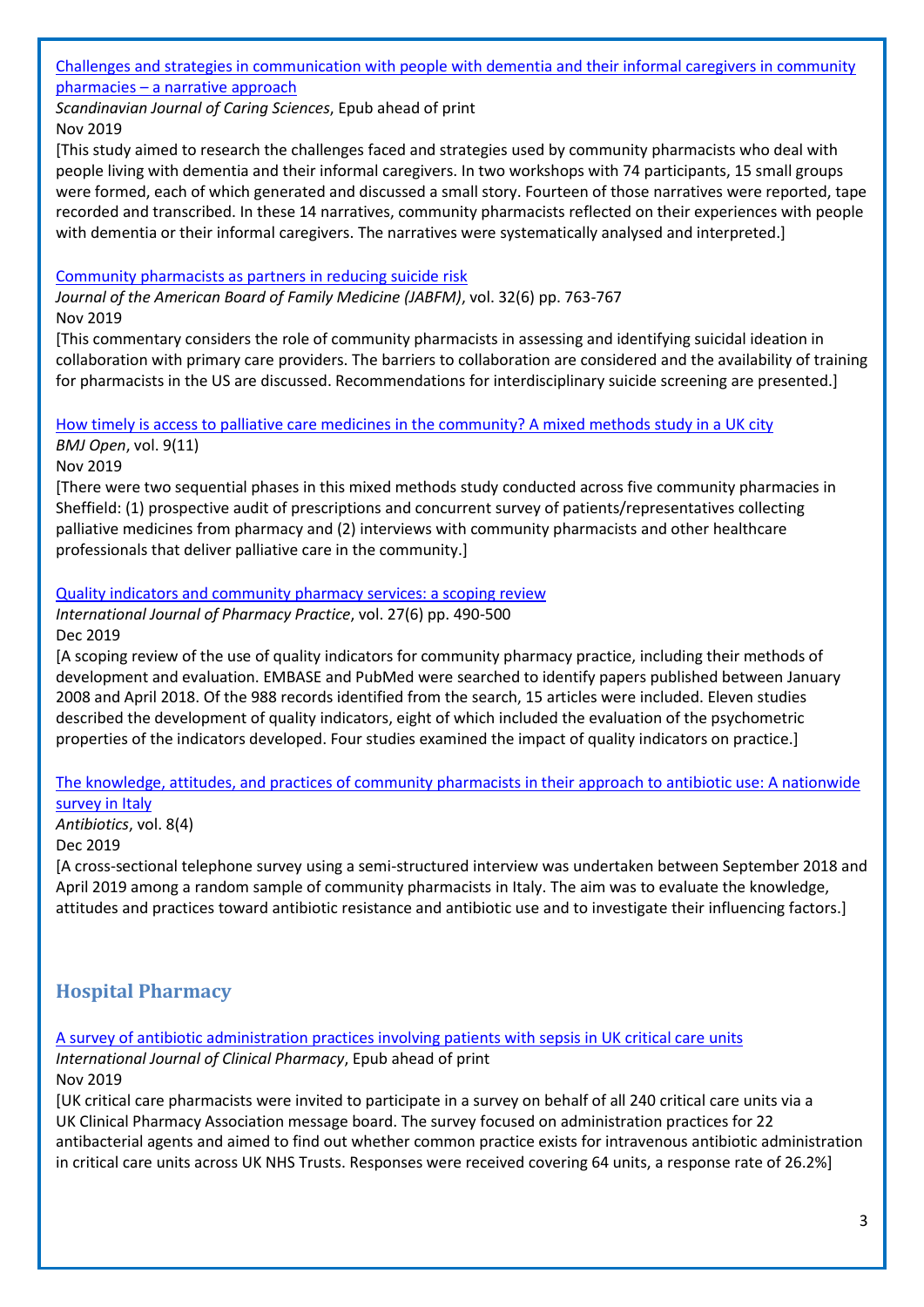#### [A UK hospital survey to explore healthcare professional views and attitudes to patients incorrectly labelled as](http://eprints.whiterose.ac.uk/131448/3/Exploring%20penicillin%20allergy%20attitudes-final.pdf)  [penicillin allergic: an antibiotic stewardship patient safety project](http://eprints.whiterose.ac.uk/131448/3/Exploring%20penicillin%20allergy%20attitudes-final.pdf)

*European Journal of Hospital Pharmacy: Science and Practice*, vol. 26(6), pp. 329-333 Nov 2019

[A questionnaire was distributed to medical, nursing and pharmacy staff at a 750-bed teaching district general hospital with no specialist allergy service. The aim was to ascertain the views, beliefs and attitudes of hospital staff to incorrect penicillin allergy records to determine healthcare worker motivation for implementation of a penicillin de-labelling antibiotic stewardship intervention. 193 staff responded: 58% medical, 31% nursing and 11% pharmacy.]

#### [Development of a hospital deprescribing implementation framework: A focus group study with geriatricians and](https://ueaeprints.uea.ac.uk/id/eprint/72179/)  [pharmacists](https://ueaeprints.uea.ac.uk/id/eprint/72179/)

*Age and Ageing*, Epub ahead of print Nov 2019

[This study used focus groups with geriatricians and pharmacists representing four UK hospitals to characterise barriers and enablers to deprescribing in hospital. Geriatricians and pharmacists described several deprescribing enablers including alignment with their role and generalist knowledge, and routine patient monitoring. Themes were mapped to the theoretical domains framework (TDF), enabling prioritisation of domains for behaviour change.]

Economic [impact of patient's own medication use during hospitalisation: a multicentre pre](https://link.springer.com/content/pdf/10.1007%2Fs11096-019-00932-1.pdf)-post implementation [study](https://link.springer.com/content/pdf/10.1007%2Fs11096-019-00932-1.pdf)

*International Journal of Clinical Pharmacy*, vol. 41(6) pp. 1658-1665 Dec 2019

[In seven Dutch hospitals (university, teaching, general, and specialised) eight surgical and medical wards were selected to study the economic impact of patient's own medication use on medication waste and hospital staff's time spent during hospitalisation. The primary outcome of the study was the total economic value (€) of wasted medication per 100 patient days.]

[Evaluating the Connect with Pharmacy web-based intervention to reduce hospital readmission for older people](https://link.springer.com/content/pdf/10.1007%2Fs11096-019-00887-3.pdf) *International Journal of Clinical Pharmacy*, vol. 41(5) pp. 1239-1246 Oct 2019

["Connect with Pharmacy" is a new electronic web-based transfer of care initiative employed by Leeds Teaching Hospitals NHS Trust which allows the sharing of discharge information between the hospital and a patient's chosen community pharmacy. This evaluation investigated whether the timely sharing of discharge information with community pharmacies via "Connect with Pharmacy" reduced hospital readmission rates in older patients.]

## [Impact of pharmacist involvement on Telehealth Transitional Care Management \(TCM\) for high medication risk](https://www.mdpi.com/2226-4787/7/4/158)  [patients](https://www.mdpi.com/2226-4787/7/4/158)

*Pharmacy*, vol. 7(4)

Nov 2019

[Seventy-six patients were enrolled in this pilot study to evaluate the impact of pharmacist involvement in the preexisting telehealth transitional care management (TCM) program at Atrium Health (US healthcare organisation) on the quality and safety of the medication discharge process for high medication risk patients. Primary endpoints included the number and types of medication list discrepancies identified, number and types of medication-related problems identified, and the rate of unplanned 30-day hospital readmissions.]

[Intervention planning for Antibiotic Review Kit \(ARK\): A digital and behavioural intervention to safely review and](https://www.ncbi.nlm.nih.gov/pmc/articles/PMC6798845/)  [reduce antibiotic prescriptions in acute and general medicine](https://www.ncbi.nlm.nih.gov/pmc/articles/PMC6798845/)

*Journal of Antimicrobial Chemotherapy*, vol. 74(11) pp. 3362-3370 Nov 2019

[ARK is a digital, organizational and behavioural intervention that supports implementation of 'review and revise' to help healthcare professionals safely stop unnecessary antibiotics. Stakeholder consultation and qualitative research with doctors, nurses and pharmacists in UK hospitals identified barriers to and facilitators of the intervention and its implementation.]